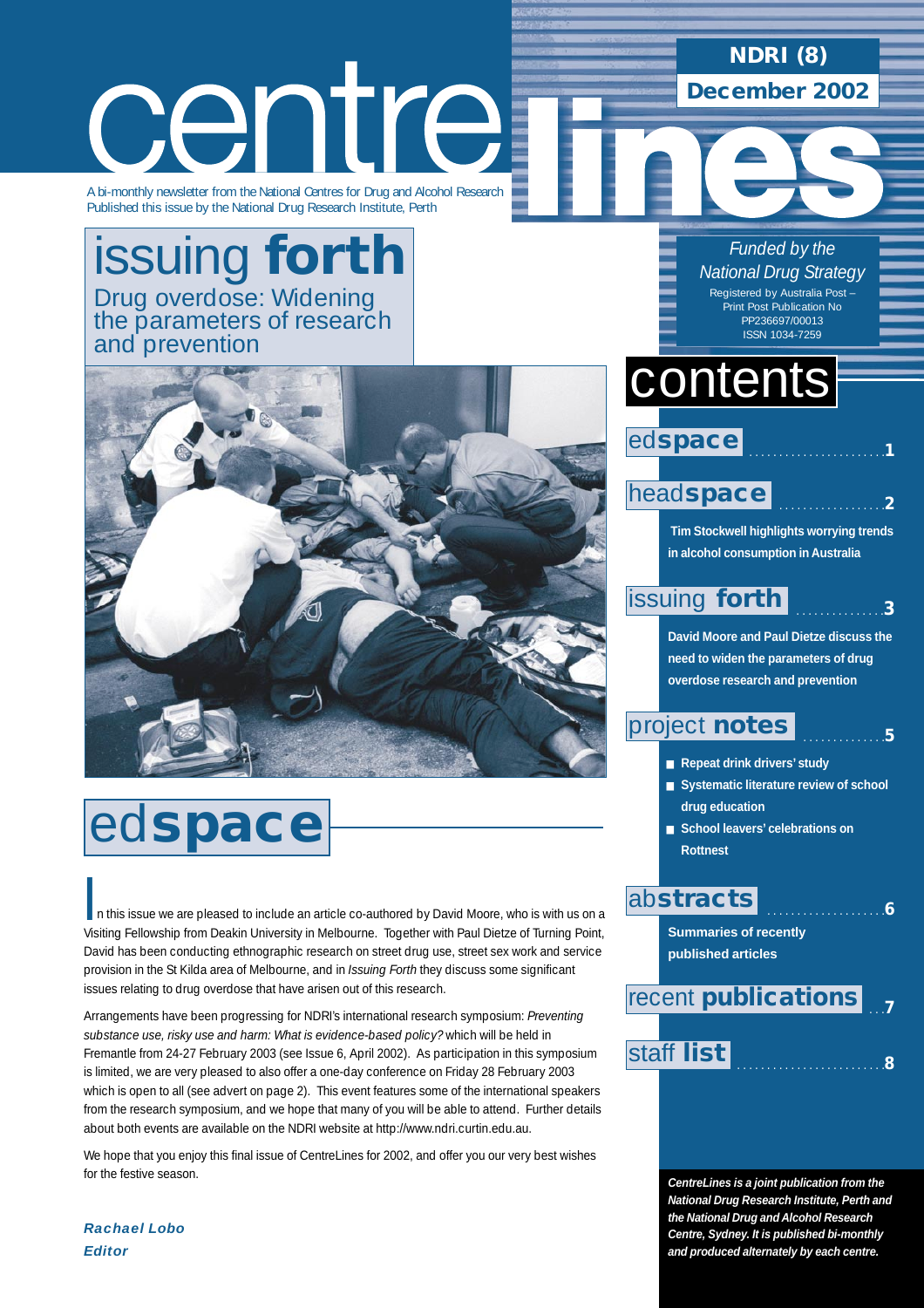# <span id="page-1-0"></span>centre lines

# head**space**

## Australia's ageing population should be drinking less, not more

Servers of the field of alcohol studies<br>
apparently contradictory trends in the<br>
apparently contradictory trends in the may have noticed that there are two available data on Australian levels and patterns of consumption during the 1990s. On the one hand, data from World Drink Trends<sup>1</sup> shows Australian per capita consumption virtually steady after 1992 but with a slight increasing trend at the end of the 1990s. By contrast the National Drug Strategy Secondary School Surveys have indicated a markedly increasing trend in high risk drinking particularly by 14 to 17-year-olds<sup>2</sup> that has been evident since the late 1980s and has continued through the 1990s. Until further analyses are conducted it is not possible to confirm these trends with reference to the National Drug Strategy Household Surveys since there have been variations in the questions used over the relevant period. However, it is noteworthy that increased high risk alcohol consumption among young people has been documented in most economically developed countries over the past decade3 .

How are such apparently contradictory trends possible? There are two likely explanations. Firstly, measures of per capita consumption of alcohol can disguise contradictory trends in different population subgroups. It is entirely possible that one subgroup (teenagers) has had increasing alcohol use with slight compensating decreases among other population subgroups. The increasing trend in total per capita alcohol consumption in recent years may be due to a cohort of younger drinkers having increasing

influence on total per capita estimates as they age and acquire more disposable income. Certainly at the present time the alcohol consumption of drinkers aged 18 to 24 comprises both a substantial proportion of all alcohol consumed and much risky and high risk drinking4 . A second consideration is that the demographic profile of Australia has undergone significant changes over the last two decades<sup>5</sup>. The combined effects of increasing numbers of older Australians (who drink much less than the young and middle-aged) and the declining birth rate should, all other things being equal, result in a gradual reduction in population alcohol consumption. That this has not occurred should be a cause of some concern.

This discussion illustrates the importance of being able to monitor both patterns and volumes of alcohol consumed in a comprehensive national monitoring system<sup>6</sup>. It also emphasises the need for such monitoring to take account of changing demographic structures of populations both when comparing trends over time and making comparisons between different geographic regions. Part of the reason that the Northern Territory invariably has the highest levels and related harm of any Australian jurisdiction is that it is also has a younger population<sup>7</sup>. In a forthcoming report the National Alcohol Indicators Project will attempt to identify genuine trends in consumption and harm for all Australian jurisdictions taking account of changes in underlying demography.

#### *Tim Stockwell*



## References

- <sup>1</sup> **World Drink Trends** (2002) *International Beverage Consumption and Production Trends.* Henley-on-Thames: NTC Publications Ltd.
- <sup>2</sup> **White, V.** (2001) *Australian secondary students' use of over-the-counter and illicit substances in 1999.* Monograph Series No. 46. Canberra: Commonwealth Department of Health and Aged Care.
- <sup>3</sup> **White, V.M., Hill, D.J. and Letcher, T.R.** (2000) Alcohol use among Australian secondary students in 1996. *Drug and Alcohol Review, 19,* 4, 371-379.
- <sup>4</sup> **Stockwell, T.R., Dietze, P., Chikritzhs, T., Catalano, P. and Heale, P.** (2002). How much alcohol is drunk in Australia in excess of the new Australian alcohol guidelines? Letter to the Editor. *Medical Journal of Australia, 176,* 2, 91-92.
- <sup>5</sup> **Australian Bureau of Statistics** (2002) *Australian Social Trends.* Canberra: ABS
- <sup>6</sup> **Stockwell, T.R., Chikritzhs, T., Dawson, D., Holder, H., Jernigan, D., Medina-Mora, M. and Single, E.** (2000) International guide for monitoring alcoholrelated roblems, consumption and harm. *Prepared for the World Health Organization,* Geneva, Switzerland.
- <sup>7</sup> **Catalano, P.W., Chikritzhs, T., Stockwell, Webb, M., Rohlin, C-J. and Dietze, P.** (2001) *Trends in per capita alcohol consumption in Australia, 1990/91- 1998/99. Monograph Number 4.* National Drug Research Institute, Curtin University of Technology, Perth, Western Australia.

## The National Drug Research Institute is proud to present **PREVENTING RISKY DRUG USE AND HARM: WHAT ARE BEST BETS FOR POLICY?**

### Friday 28 February 2003, Esplanade Hotel, Fremantle, WA

#### **A one-day conference for researchers, practitioners, policy makers, users and anyone else involved or interested in the prevention of risky drug use and drug related harm.**

The aim of this conference is to raise the quality of debate about 'what works' in the prevention of risky and harmful substance use, including both licit and illicit substances, with a view to identifying priorities for policy development and funding in Australia. The event will bring together a number of renowned international and Australian speakers, representing a variety of research and policy interests in the alcohol and other drugs field.

**For further information, including full program and registration form, visit the National Drug Research Institute website at<http://www.ndri.curtin.edu.au> or call (08) 9426 4200.**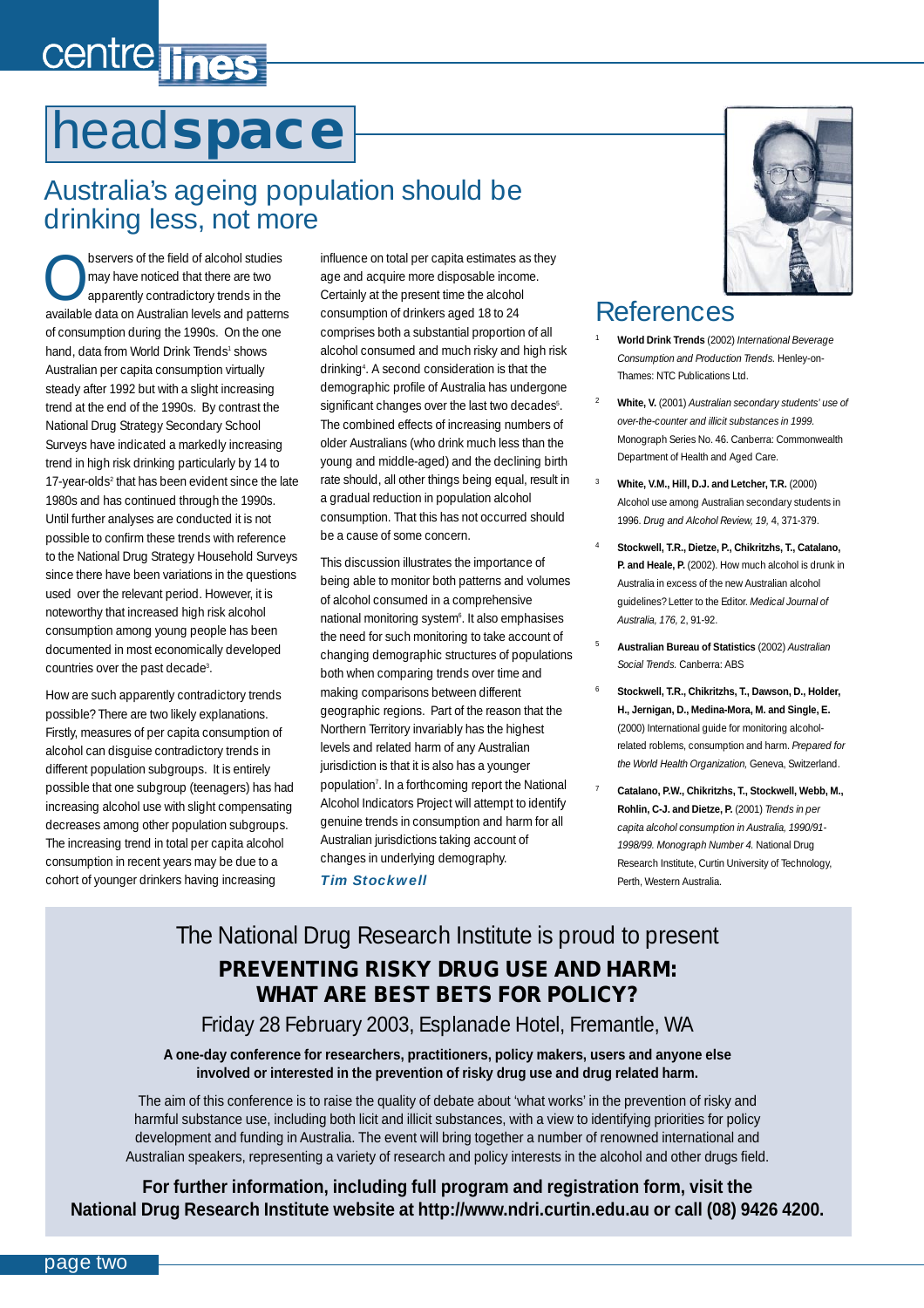# <span id="page-2-0"></span>issuing **forth**

## Drug overdose: Widening the parameters of research and prevention

[A focus on risk environments] helps to overcome the limits of individualism characterising most [drug] prevention interventions as well as to appreciate how drug-related harm intersects with health and vulnerability more generally<sup>1</sup>.

**Past Australian research on overdose has**<br>
epidemiology, circumstances and definition<br>
of guardians and (multiple drug toujoit the basic produced important data on the of overdose and 'multiple drug toxicity'; heroin mortality and morbidity; drug market characteristics; suicide; risk factors; and spatiality and risk behaviours<sup>2-20</sup>. Summarising the findings of this research, we can make several points. First, that risk factors for overdose in general include: mixing heroin with benzodiazepines and/or alcohol; being out of drug treatment; and using the drug under conditions of changed tolerance (eg resuming drug use following a period of abstinence or increasing use following a reduction in use). Additional risks for heroin-related death include using heroin by oneself and failing to call for assistance with an overdose for fear of arrest or because of lack of knowledge. We can also note that the 'typical' overdose victim is not a novice but an experienced, male heroin user not in treatment at the time of death; that overdose deaths are only moderately related to fluctuations in purity; that overdose is also possible via smoking, snorting and swallowing heroin; and that 'instantaneous' overdose deaths represent only a minority of overdose cases (ie most deaths occur some time after the use of the drug).

Based on this research, a number of strategies for the prevention of overdose have been recommended: public and peer-based education and health promotion to address the behavioural risk factors outlined above (ie sample heroin first, don't mix with other drugs, don't inject alone, always call an ambulance in the event of overdose, monitor one's tolerance); expanded treatment services; a trial of naloxone provision to heroin users for peer administration; greater regulation of benzodiazepines; a trial of Safe Injecting Facilities; overdose specific support, recovery and referral services; court diversion into treatment; law enforcement that does not increase drug-related harm; and CPR training for drug users. These are all worthwhile prevention strategies that should be pursued. However, they also leave unaddressed many significant issues that have arisen during recent ethnographic research on street drug use, street sex work and service provision in the St Kilda area of Melbourne.

Most of the people who participated in the research reported circumstances leading to overdose that were consistent with the five

behavioural risk factors outlined above, yet many of them were also well aware of prevention messages around polydrug use, and, to a lesser extent, injecting with other people present and resuming use following abstinence. Given this apparently high level of awareness of risk factors for overdose, and the general acceptance within the drug field that knowledge about risks is poorly correlated with behaviour change, the question we should now be seeking to answer is: Why do so many people continue to engage in 'risky' practices? To begin to explain this, we need to employ developments in understandings of 'risk' as cultural, contextual and environmental<sup>(eg 1, 21-24)</sup>.

The St Kilda materials contain several themes that support this move to understanding risk as contextual. Many of the women in the study are involved in street sex work, an extremely hazardous occupation that involves the high probability of physical and/or sexual assault, robbery, arrest and sexually transmitted infection. Some of these women and many of the men are also involved in various forms of criminal 'rorts' and in unstable accommodation. In this context, messages about overdose prevention are added to a long list of 'possible risks' encountered during the course of a typical day. This is not to say that street IDUs are unconcerned about their health but that, seen in context, there are many other, more pressing, priorities that must also be met - eg avoiding arrest and assault, evaluating potential 'mugs' (sex work clients) for safety, finding the money to 'score' and use drugs, avoiding debtors and securing accommodation.

Polydrug use also frequently occurs not as the result of careful planning, but as an outcome of relatively unstructured days (with the notable exception of obtaining money and heroin on a regular basis) and the search for action and purpose, or even as the result of a mistake. Because of the relatively low cost of benzodiazepines and highly-alcoholic drinks, many study participants had consumed several units of one or both before being unexpectedly presented with the opportunity to inject heroin, which they then took.

Another clear finding that emerges from the research is that categories such as 'IDU' and 'overdose' gloss over the multiple cultures and practices that exist within the IDU population —

even at the local level of St Kilda. For example, people's accounts of overdose, and of heroin use more generally, frequently include descriptions of a 'honeymoon' period during the early stages of use. A central aspect of the honeymoon period is 'getting smashed' (ie being heavily intoxicated) one's tolerance is low, the money required is not prohibitive, and the drug's effects are powerful and intensely pleasurable. With the age of first use of heroin falling in recent years, we can also assume that this honeymoon period usually corresponds with either the mid/late-teens or the early twenties, both stages of life in which there are many demands placed on young people.

The desire for heavy intoxication arises from several, not mutually exclusive, sources. For example, some people emphasise the emotionally numbing qualities of intoxication as a means of coping with past and/or current family-related trauma<sup>a</sup>. Another motivation for intoxication has to do with establishing an identity and social role in a drug-using peer group. If the group or network has established patterns of heavy intoxication, the desire for membership may exert, in all kinds of subtle as well as overt ways, pressures to conform. The general point to recounting this material is that prevention messages are filtered through one's stage in a drug career. Strategies for reducing the amount of heroin used, and therefore the risk of overdose, appear less likely to be adopted in situations where 'getting smashed' is the primary aim of use. While strategies for testing heroin strength should be encouraged and reinforced as an overdose prevention strategy, there is also a danger that, for many participating in street-based drug and sex work markets, with frequently accompanying problems of homelessness, mental illness and acute poverty, and the associated desire for extreme intoxication, such messages will be seen as irrelevant.

There also appear to be gender differences in relation to the circumstances leading to overdose. Women more often describe situations in which part of their role appears to be the regulation of their partners' heroin use, especially after periods of abstinence, in order to prevent overdose. Men are sometimes implicated in overdose through the provision of too much heroin to their partners. This raises more general issues of power, autonomy and control. While some women take, or are forced to take, passive roles in relation to managing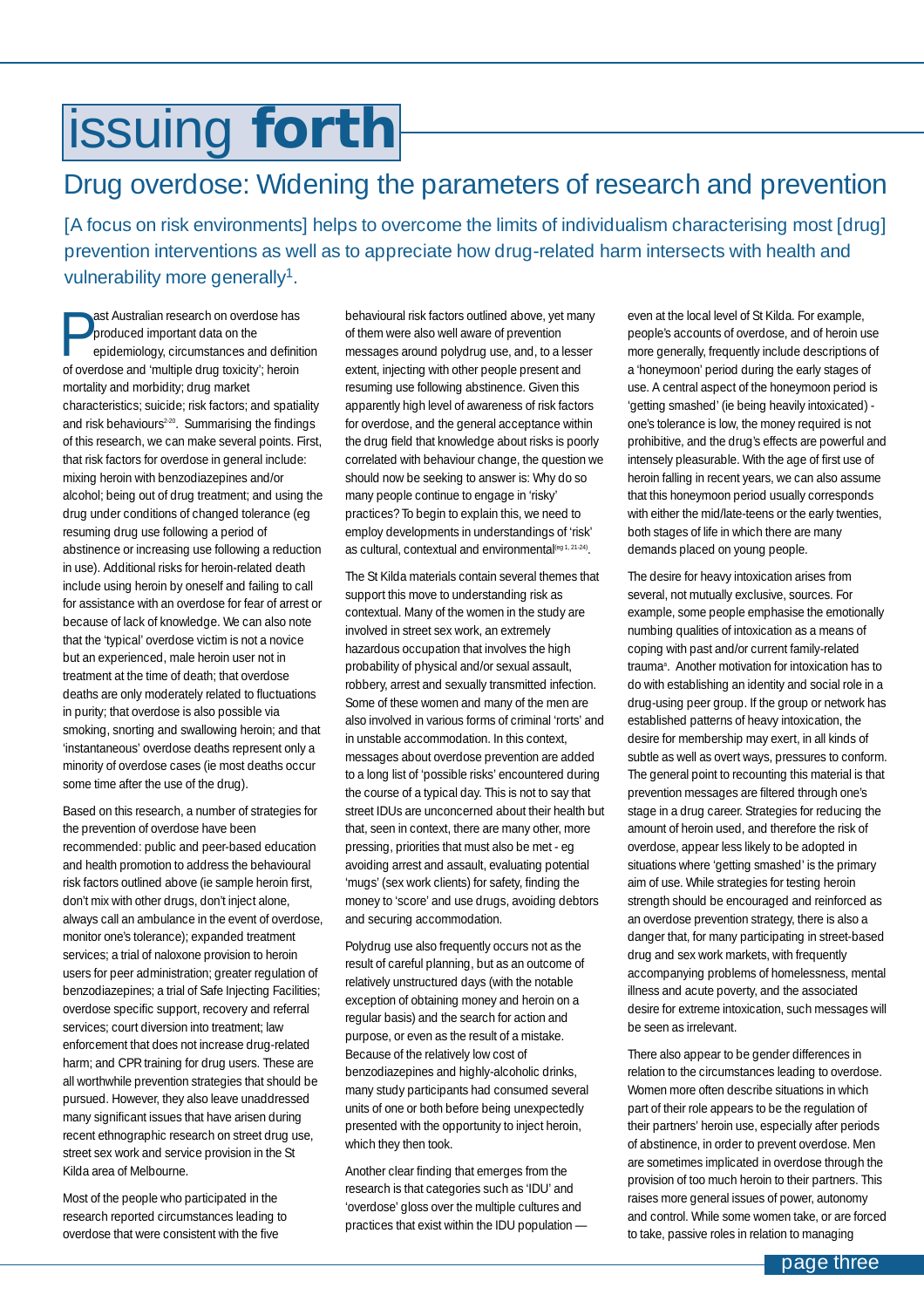# centre lines

money, scoring drugs, and preparing them for injection (even some who are the primary income generators through street sex work), some men also appear to be relatively powerless in the face of potentially health-compromising situations. For example, one young man, with a history of sexual abuse, schizophrenia, suicide attempts and institutional care, calmly described how he took no role in the purchase and preparation of the heroin that was then injected into him by a newlymade friend. In a street drug market, where 'friendship' is relatively rare and network composition changes rapidly over time, he trusted his accomplice to provide the 'right' dose to produce intoxication but not overdose.

The question of 'friendship' is also related to the social organisation of the St Kilda drug market. In addition to the existence of long-term social relations built on family, neighborhood or other non-drug ties, a central characteristic is the superficiality of relationships with other participants who share little apart from their common participation in street IDU and sex work. The transience of large segments of the St Kilda drug-using population makes this a particularly relevant issue for drug policy and prevention. For example, transience is one factor contributing to IDU shifts from private to public injection settings, where there is increased risk of harm<sup>4</sup>. Attempts to build social, economic and cultural capital amongst IDU may also be undercut by the superficiality of some street-based IDU networks. Likewise, the 'never-use-alone' advice ignores the tensions at play in street drug markets between trust and exploitation. One exchange witnessed during the research featured a female sex worker urging a female associate not to inject heroin alone in a nearby park. The sex worker suggested that she take her (ie the sex worker's) boyfriend with her to be safe. The would-be park injector looked a little hesitant. The sex worker assured her that the boyfriend would not expect a 'shot' (injection of heroin) in return for his company and that she (and her money and drugs) would be quite safe with him. Overdose prevention needs, then, to be aware of the social organisational features of particular drug markets that might undermine attempts at peer education and community development amongst IDUs.

Prevention messages also need to recognise the different forms of capital available to different groups of IDUs (eg 25, 26). Middle-class, privately educated, tertiary-qualified IDUs are more likely to have cultural, social and economic capital to draw upon in structuring their use and in responding to related problems. Street IDUs (some of whom are also from middle-class backgrounds but who have exhausted their capital) do make 'choices' about their use, but these are 'choices' made from a more limited repertoire than their middle-class counterparts.

There are many starting points in these data for designing individual behaviour change and peer education programs targeting the micro-level aspects of IDU and overdose. However, the effectiveness of well-intentioned but individuallyfocused peer education and community development programs is likely to be compromised unless there is concerted attention to the stages in drug careers, multiple IDU cultures (eg based on gender, social class, stage of drug career), reasons for use and macro-level elements of risk environments that structure particular individual and group IDU practices (eg the unavailability of overnight NSP in St Kilda leading to risky use<sup>b</sup>). Reducing overdose, and drug-related harm more generally, requires complementary and integrated interventions that range from the individual through to the environmental levels.

#### *David Moore and Paul Dietze, Turning Point*

We acknowledge the generous support of Victorian Health Promotion Foundation Project Grant 1999-0263.

## Footnotes

- a There are also many who explicitly reject such 'excuses' and who espouse widely-accepted notions of personal responsibility and individual volition (eg, 'I'm not blaming anyone else. It was my choice to use [drugs]').
- **b** This is consistent with epidemiological indicators of street drug market activity indicating St Kilda's higher proportion of overdoses between midnight and 6am when compared with Melbourne's other identified street drug markets<sup>13</sup>

## References

- Rhodes, T. (2002) The 'risk environment': A framework for understanding and reducing drugrelated harm. *International Journal of Drug Policy* 13: 85-94.
- <sup>2</sup> **Darke, S.** (2000) Issuing forth: Heroin overdose A complex problem with no easy fix. *Centrelines* (June): 3-4.
- <sup>3</sup> **Darke, S., Hall, W., Kaye, S., Ross, J. and Duflou, J.** (2002) Hair morphine concentrations of fatal heroin overdose cases and living heroin users. *Addiction* 97(8): 977-984.
- <sup>4</sup> **Darke, S., Kaye, S. & Ross, J.** (2001) Geographical injecting locations among injecting drug users in Sydney, Australia. *Addiction* 96: 241-246.
- <sup>5</sup> **Darke, S. and Ross, J.** (2002) Suicide among heroin users: Rates, risk factors and methods. *Addiction* 97: 1383-1394.
- <sup>6</sup> **Darke, S., Ross, J. and Hall, W.** (1996) Overdose among heroin users in Sydney, Australia: I. Prevalence and correlates of non-fatal overdose. *Addiction* 91(3): 405-411.
- **Darke, S., Ross, J. and Hall, W.** (1996) Overdose among heroin users in Sydney, Australia: II. Responses to overdose. *Addiction* 91(3): 413-417.
- Darke, S. and Zador, D. (1996) Fatal heroin 'overdose': A review. *Addiction* 91(12): 1765-1772.
- <sup>9</sup> **Dietze, P., Cvetkovski, S., Rumbold, G. & Miller, P.** (1998) *Non-Fatal Heroin Overdose in Melbourne: Establishment and Analysis of a Database of Ambulance Service Records. Project Report 1997/1998.* Melbourne: Turning Point Alcohol and Drug Centre, Inc.
- <sup>10</sup> **Dietze, P. and Fitzgerald, J.** (2002) Interpreting changes in heroin supply in Melbourne: Droughts, gluts or cycles? *Drug and Alcohol Review* 21: 295-303.
- <sup>11</sup> **Dietze, P., Fry, C., Rumbold, G. and Gerostamoulos, J.** 2001. The context, management and prevention of heroin overdose in Victoria, Australia: The promise of a diverse approach. *Addiction Research and Theory* 9(5): 437-458.
- <sup>12</sup> **Dietze, P., Cantwell, K. and Burgess, S.** (2002) Bystander resuscitation attempts at heroin overdose: Does it improve outcomes? *Drug and Alcohol Dependence* 67: 213-218.
- <sup>13</sup> **Dietze, P., Jolley, D. and Cvetkovski, S.** (2002) Patterns and characteristics of ambulance attendance at heroin overdose at a local area level in Melbourne: Implications for service provision. *Journal of Urban Health.* Under review.
- <sup>14</sup> **Dovey, K., Fitzgerald, J. and Youngju, C.** (2001) Safety becomes danger: Dilemmas of drug use in public space. *Health and Place* 7: 319-331.
- <sup>15</sup> **Fitzgerald, J., Hamilton, M. and Dietze, P.** (2000) Walking overdoses: A re-appraisal of non-fatal illicit drug overdose. *Addiction Research* 8(4): 327-355.
- <sup>16</sup> **Lenton, S. and Hargreaves, K.M.** (2000) Should we conduct a trial of distributing naloxone to heroin users for peer administration to prevent fatal overdose? *Medical Journal of Australia* 173(4): 260-263.
- <sup>17</sup> **Lenton, S., Stockwell, T. and Ali, R.** (1998) *Proceedings of a national workshop on the prevention of heroin overdose organised jointly by the National Centre for Research into the Prevention of Drug Abuse and the Drug and Alcohol Services Council.* Perth: National Centre for Research into the Prevention of Drug Abuse, Division of Health Sciences, Curtin University of Technology.
- <sup>18</sup> **Loxley, W. and Davidson, P.** (1998) *Forgetting to breathe: Opioid overdose and young injecting drug users in Perth.* Perth: National Centre for Research into the Prevention of Drug Abuse, Division of Health Sciences, Curtin University of Technology.
- <sup>19</sup> **McGregor, C., Darke, S., Ali, R. and Christie, P.** (1998) Experiences of non-fatal overdose among heroin users in Adelaide, Australia: Circumstances and risk perceptions. *Addiction* 93(5): 701-711.
- <sup>20</sup> **Warner-Smith, M., Darke, S. and Day, C.** (2002) Morbidity associated with non-fatal heroin overdose. *Addiction* 97(8): 963-967.
- <sup>21</sup> **Bourgois, P.** (1998) The moral economies of homeless heroin addicts: Confronting ethnography, HIV risk, and everyday violence in San Francisco shooting encampments. *Substance Use and Misuse* 33: 2323-51.
- <sup>22</sup> **Connors, M.M.** (1992) Risk perception, risk taking and risk management among intravenous drug users: Implications for AIDS prevention. *Social Science and Medicine* 34(6): 591-601.
- <sup>23</sup> **Douglas, M.** (1986) *Risk Acceptability According to the Social Sciences.* London: Routledge and Kegan Paul.
- <sup>24</sup> **Maher, L.** (2002) Don't leave us this way: Ethnography and injecting drug use in the age of AIDS. *International Journal of Drug Policy* 13(4): 311-325.
- <sup>25</sup> **Erickson, P. and Cheung, Y.W.** (1999) Harm reduction among cocaine users: Reflections on individual intervention and community social capital. *International Journal of Drug Policy* 10: 235-246.
- <sup>26</sup> **Lovell, A.M.** (2002) Risking risk: The influence of types of capital and social networks on the injection practices of drug users. *Social Science and Medicine* 55: 803-821.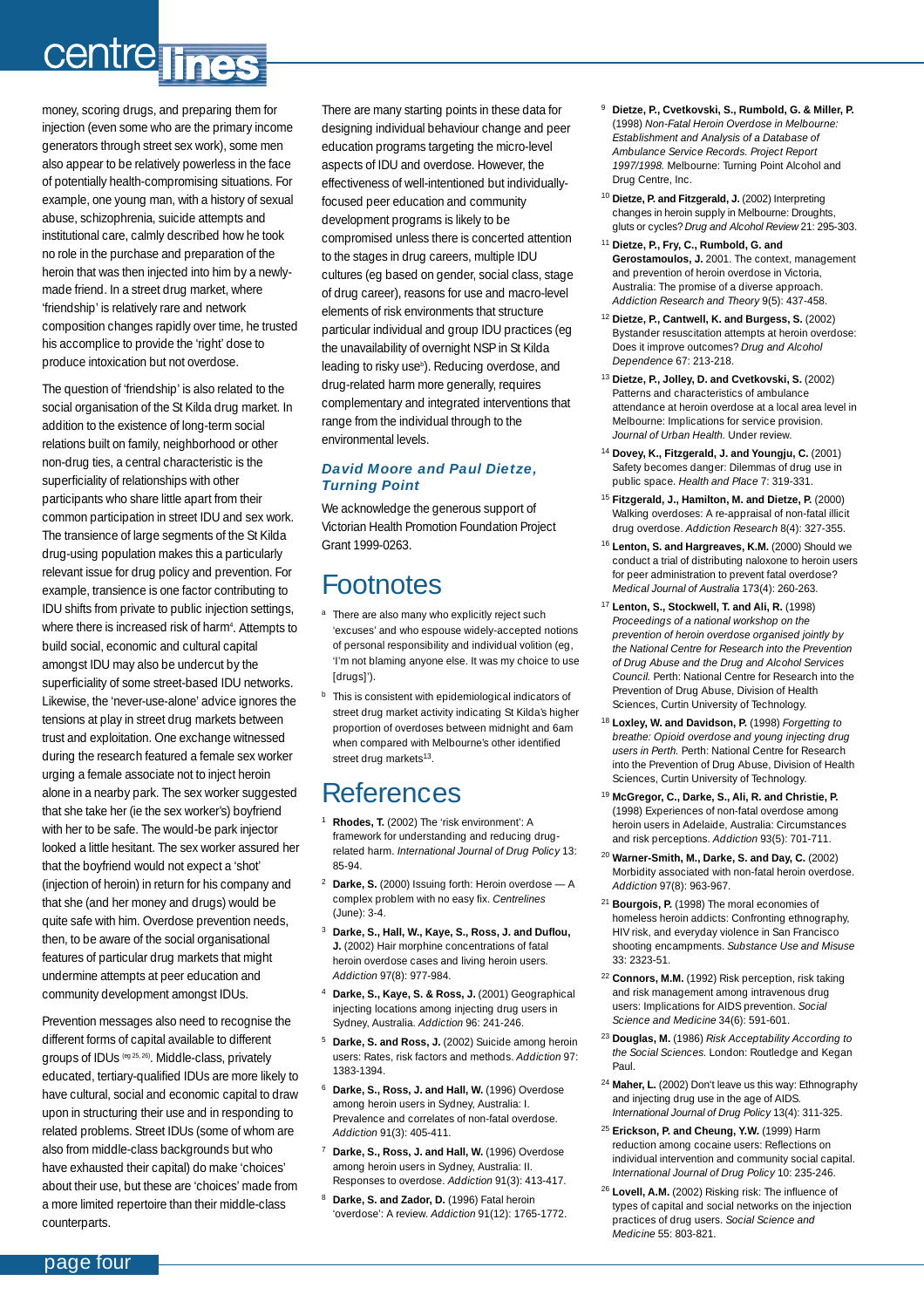# <span id="page-4-0"></span>project **notes**

## Repeat drink drivers study

#### *James Fetherston, Simon Lenton and Rina Cercarelli, UWA*

The objective of this joint project between NDRI and the Injury Research Centre at the University of Western Australia was to identify the characteristics of drivers with repeat drink-driving charges in order to determine the best mix of countermeasures aimed at reducing drink-driving in this group of high risk offenders. The study, which was funded by the Road Safety Council of WA, involved three components: a review of the international literature; an analysis of data on repeat drink drivers in Western Australia; and a quantitative and qualitative in-depth interview study of 40 repeat drink drivers. Repeat drink drivers were defined as those with two or more drink driving charges.

### International literature

The international literature suggests that repeat drink drivers are more likely to have a history of alcohol related problems in general, and dependence in particular. With regards to repeat drink driving countermeasures the literature suggests that licence suspension, whilst an effective deterrent, is frequently violated once implemented. Similarly, heavily punitive measures are not well supported. Better support appears to exist for those measures such as ignition interlocks that selectively immobilise the vehicle.

### In-depth interviews

Data from the in-depth interviews with 40 repeat drink drivers found that 90% had a significant alcohol problem at the time of interview and about half were dependent on alcohol. Some 52% of respondents said that they had not planned alternatives to drink driving at their most recent drink driving charge. Across all drink driving charge episodes where the respondent had passengers in the vehicle, the driver perceived themself as the least intoxicated person in the car on only 30% of occasions. However, 70% of the sample believed their driving was not impaired when they were apprehended primarily because they believed they were not driving recklessly or were not as susceptible as others to the effect of alcohol. Those who said they continued to drink and drive were asked why this was the case. Some 35% gave peer acceptance of drink driving as the reason; 25% cited economic or family reasons, or saw no practical alternative; 25% because they saw the risk of apprehension as low, and 20% put their continued drink driving down to intoxication.

Altogether, 74% of the 35 respondents who had had their licence suspended on at least one occasion admitted to driving while under suspension during at least one of these suspensions. Some did this routinely, while others did it occasionally. Family responsibilities and economic factors such as the need to maintain employment were cited as reasons why people under suspension drove at some level.

Respondents identified a number of shortcomings in existing alternatives to drink driving including public transport, taxis, and designated driver schemes. There was strong support for alcohol interlock schemes.

## Recommendations

The report makes a number of specific recommendations as to how the results of this research can inform strategies to reduce drinkdriving in this group of high risk offenders. It makes the general point that as much as possible we should seek ways to keep offenders within the system that consists of formal laws and informal social controls, rather than apply penalties in ways that undermine adherence to the law and reinforce further drink driving. The report is available from NDRI.

## Systematic literature review of school drug education *Nyanda McBride*

There is an extensive body of literature on schoolbased drug education extending over several decades. The quality of this literature varies and there is a need to adequately collate the information to define the components that have the potential to contribute to effective drug education based on literature that is of acceptable quality and scope.

The structure of this analysis involved: 1) assessment of all reasonably available published and grey literature, that in themselves provide a review of the field (1990 to June 2001); 2) identification and assessment of primary studies on which past reviews based their recommendations; and 3) assessment of recent primary studies with a focus on school drug education (1997 to June 2001). A set of predetermined selection and acceptance criteria ensured that only good quality reviews and primary studies were included in this review. Defining the dimension of this review also allows for comparisons to be readily made with previous reviews of school drug education.

## Searches

A combination of key words was used to identify appropriate publications for both the reviews and recent primary studies. These included: school, drug education, review, research, evaluation, project, study. An initial electronic database search produced 113 reviews for potential inclusion. Examination of the reference lists of the selected reviews revealed a further 52 publications that indicated potential worth as inclusions within a comprehensive review of alcohol and drug education in schools. Nineteen of the total 165 reviews revealed by the searches were eventually accepted into this review based on the acceptance criteria. Past primary studies that were acknowledged as good quality effective programs by the accepted reviews of drug education were then identified and documented. To be included, at least three reviewers were required to consider the program as effective. Ten programs were identified through this process, eight reporting main group effects and two reporting sub-group effects. Only two of these programs would have been accepted using the selection criteria for this current review.

The total number of recent primary study publications (1997 to June 2001) revealed during electronic data based searches, and the scanning of reference lists of previously accessed papers, totalled sixty-nine papers representing sixty five programs. The total number of primary studies accepted into this review based on the above mentioned criteria was five (7.7%), two of which were of the same program. Three of these programs reported main group effects and two reported sub-group effects only.

## **Findings**

While earlier examinations of school drug education programs have had mixed success and even negative results, there are now a number of rigorously conducted and evaluated programs with meaningful behavioural effects. The findings of this systematic review attempt to identify the essential ingredients that can be adopted for future programs to enhance behavioural effectiveness as well as identifying areas of further research. In summary, programs can be improved by: adopting adequate research design; encouraging program planners to adopt a formative phase of development that involves talking to young people and testing the intervention with young people and teachers; providing the program at relevant periods in young people's development; programs that are interactive and based on skill development;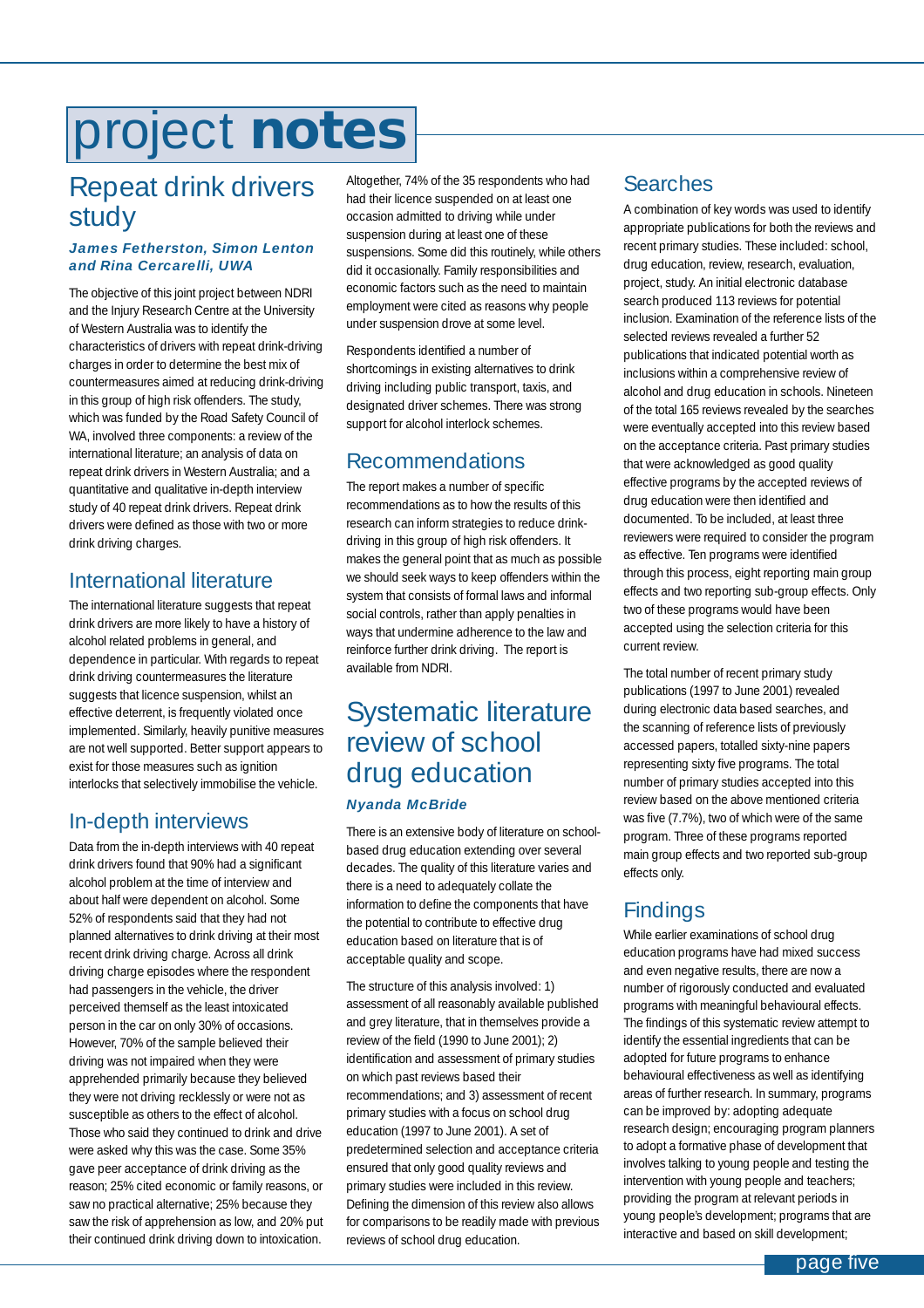# <span id="page-5-0"></span>centre lines

programs that have a goal that is relevant and inclusive of all young people; booster sessions in later years; utility knowledge that is of immediate practical use to young people; appropriate teacher training for interactive delivery of the program; making effective programs widely available and adopting marketing strategies that increase the exposure of effective programs. However, these improvements to school drug education research and program development cannot occur in isolation to the practical implementation of programs at the school level. Identification of barriers and strategies to overcome these barriers to effective drug education in schools is just as important as testing out and making such programs readily available to schools.

### Conclusion

This systematic literature review of school drug education has attempted to synthesise understandings about the development, implementation and evaluation of programs that can contribute to better drug education in schools, and particularly those programs, or program components, which can potentially impact on young people's behaviour. Additionally, the review has attempted to identify potential areas in which more work can be undertaken to increase understandings and abilities in the area.

There is much refinement that can occur in school drug education and the way forward is to continue to create and test interventions in an attempt to bring together all components of the development, implementation and evaluation of school drug education that have the potential for behaviour change.

# ab**stracts**

## School leavers' celebrations on Rottnest: The evolution of community management

#### *Richard Midford, Fiona Farringdon, Nicole Young and Troy Bogaards*

In recent years school leaver celebrations at a number of Western Australian holiday destinations have become problematic for both the host community and the leavers themselves because of binge drinking and associated antisocial behaviour. Community concerns about these problems prompted implementation of a program designed to assist holiday communities manage the celebrations in way that reduced the harm for both the leavers and the host community. The School Drug Education Project (SDEP) received National Drug Education Strategy funding from DEST over three consecutive years to develop this prevention program. The National Drug Research Institute (NDRI) received part of this funding in each year for evaluation. The most popular destination for these celebrations has traditionally been Rottnest Island and this community was seen as the ideal partner for a major investigation of the problems faced by host communities and how these could be best managed.

In 1999 a formative study was undertaken. This involved surveying groups of school leavers during their stay on the island; interviewing community stakeholders; and having a field researcher live on the island during the celebratory week to observe activity. The aim of this initial study was to develop a better understanding of the behaviour that occurs during this celebratory week. In 2000 the formative findings were used to inform a comprehensive harm reduction program, which was undertaken by the local community and a consortium of education, health, law enforcement and youth agencies, led by the SDEP. The intervention comprised pre celebration briefings in schools, day time sporting activities, night time social activities which de-emphasised drinking, provision of cheap, convenient food, limiting access to alcohol and having a sobering up facility for intoxicated leavers. The results indicated that this program was well received and reduced risk of harm by moderating drinking practices. However, this was achieved with considerable external support.

In 2001 the Rottnest Island community undertook a prevention program from its own resources. The program was less elaborate, but retained key elements from the previous year. The reduced intervention was remarkably successful in maintaining prevention benefits. This shows how strategic expert support can produce long-term benefits by transferring skills to local workers. It also shows how a motivated community can take on board new initiatives and very rapidly develop an in house management capacity.

#### Cops, drugs and the community: Establishing consultative harm reduction structures in two Western Australian locations

#### *Richard Midford, John Acres, Simon Lenton, Wendy Loxley and Kevin Boots*

#### **International Journal of Drug Policy, 2002, 13, (3), 181-188**

In Australia a police project incorporating four parallel trials was established to test a new model of illicit drug law enforcement, which gives greater emphasis to harm reduction at the community level. The project was based on a community-policing model developed in the United Kingdom and involved establishing a

community based consultation structure comprising an implementation oriented Drug Action Team (DAT) and support oriented Drug Reference Group (DRG). Two of the trials operated in Western Australia: one in Geraldton, a small regional city; and the other in Mirrabooka, a large, diverse, metropolitan region within Perth. The project officers were faced with a number of challenges and had to develop strategies to overcome these. One of the important issues was the effect of continual changes in membership of DATs, and consequent fluctuating levels of enthusiasm and commitment. The size and composition of the DATs also had an impact on how they operated. Other issues included the management of different agency agendas and recognition that the project would only operate for a limited time. How the project officers dealt with these issues in their development of the DAT/DRG model and how the two trial sites incorporated harm

reduction into illicit drug policing are presented and discussed.

### Researching drug information needs in Australia

#### *Fiona Lindsay, Richard Midford and Martin Cooper*

#### **Drug and Alcohol Review, 2002, 21, (3), 287- 294**

National research about drug information needs and access strategies from a cross-section of professionals and community respondents was undertaken in conjunction with the development of the Australian Drug Information Network (ADIN). Many professionals who have an active concern about drug and alcohol issues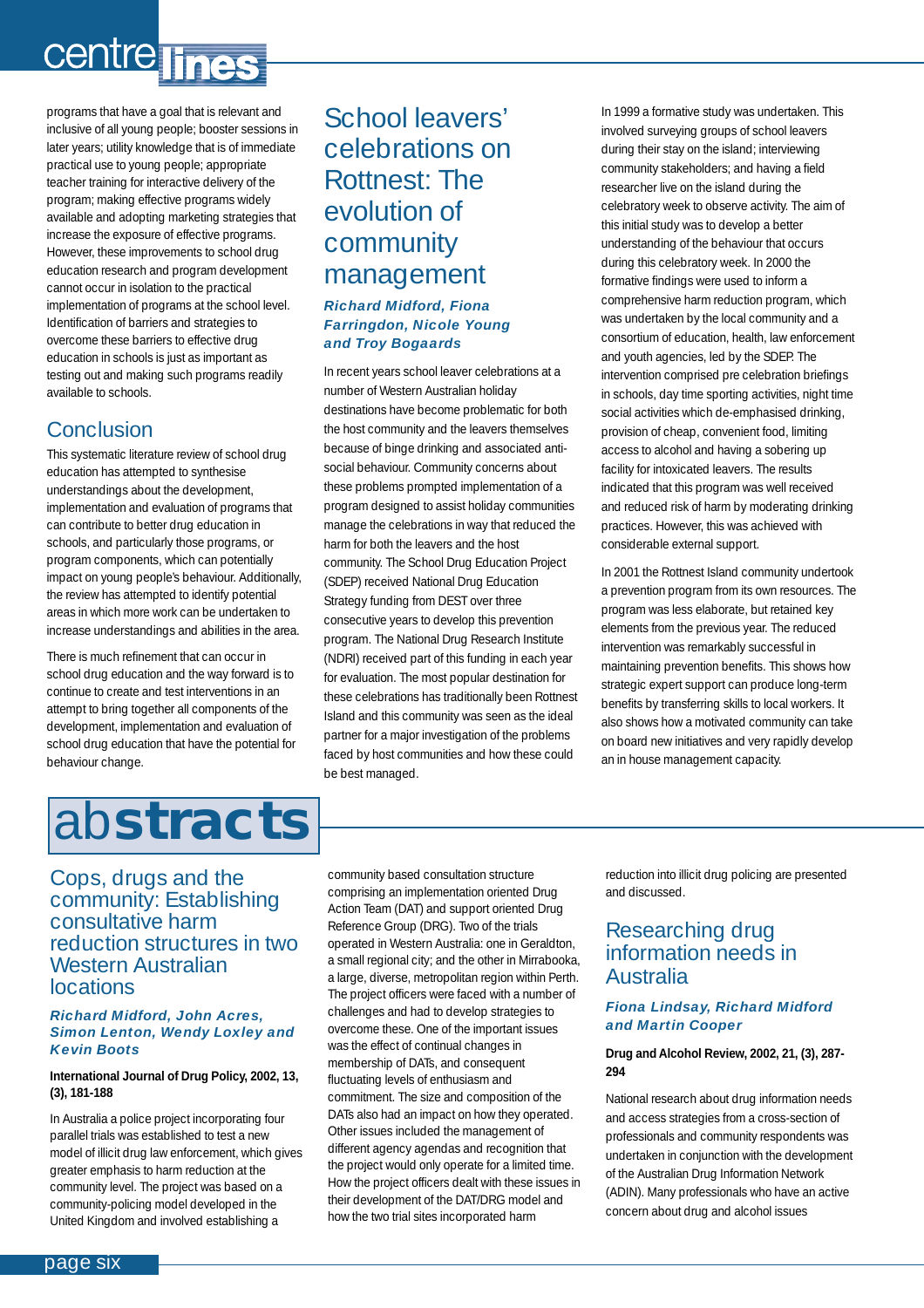<span id="page-6-0"></span>experience frustration with their access to high quality and relevant drug information. Although the Internet is widely perceived to be the answer to disseminating information, it remains the least favoured source of drug information among professionals, especially in regional and remote locations. Limited access to technology and doubts about the quality of web-based information were expressed concerns. Community differences about where and how to access information were also apparent, with the Internet being a more feasible resource for metropolitan and younger respondents.

### Theorising Indigenous health: A political economy of health and substance misuse

#### *Sherry Saggers and Dennis Gray*

#### **Health Sociology Review, 2002, 10, (2), 21-32.**

For more than two decades we have been engaged in a program of research which examines the health of Indigenous people. More recently this work has focused on ways in which substance misuse affects communities, and their responses to it. Our work is framed by understandings derived

from political economy, which directs attention to the web of political and economic relations surrounding individuals and social groups. We have stressed that this framework should not be interpreted in a crudely deterministic fashion, which neglects the nuances of the social determinants of health, or individual and community agency. Much of our recent work documents such agency in community-based actions throughout Australia. In this paper we examine Indigenous drinking and its consequences, outline a political economy approach to drinking, and discuss how this has informed our work. We conclude with a discussion of some criticisms of this approach and our responses.

# recent **publications**

### Monographs and Technical Reports

**Bolleter, A., Britten, N. and Loxley, W.** (2002) *Community Partnerships Initiative evaluation project case studies, rounds one and two.* National Drug Research Institute, Curtin University of Technology, Perth, Western Australia.

**Bolleter, A. and Loxley, W.** (2002) *Fourth report on the evaluation of the Community Partnerships Initiative.* National Drug Research Institute, Curtin University of Technology, Perth, Western Australia.

**Bolleter, A. and Loxley, W.** (2002) *Final report on the evaluation of the Community Partnerships Initiative.* National Drug Research Institute, Curtin University of Technology, Perth, Western Australia.

**Chikritzhs, T., Unwin, L., Codde, J., Catalano, P. and Stockwell, T.R.** (2002) *Alcohol-related codes: Mapping ICD-9 to ICD-10.* National Drug Research Institute, Curtin University of Technology, Perth, Western Australia. ISBN: 1 74067 1872

**Donnelly, N. and Briscoe, S.** (2002). *Young adults' experience of responsible service practice in NSW. Alcohol Studies Bulletin No. 3.* New South Wales Bureau of Crime Statistics and Research, Sydney, Australia.

**Fetherston, J., Lenton, S., Cercarelli, R.** (2002) *The Repeat Drink Drivers Study.* National Drug Research Institute, Curtin University of Technology, Perth, Western Australia. ISBN: 1 74067 156 2

**McBride, N.** (2002) *Systematic literature review of school drug education. NDRI Monograph No. 5.* National Drug Research Institute, Curtin University of Technology, Perth, Western Australia. ISBN: 1 74067 188 0

**Midford, R., Midford, S. and Farringdon, F.** (2002) *Leavers at Margaret River: A community approach to planning and management.*

National Drug Research Institute, Curtin University of Technology, Perth, Western Australia.

#### **Young, N., Farringdon, F. and Midford, R.**

(2002) *School leavers' celebrations on Rottnest Island: Going it alone.* National Drug Research Institute, Curtin University of Technology, Perth, Western Australia.

### Published Articles, Chapters and Books

**Aitken, C., Moore, D., Higgs, P., Kelsall, J., Kerger, M.** (2002) The impact of a police crackdown on a street drug scene: Evidence from the street. *International Journal of Drug Policy, 13,* 189-198.

**Chikritzhs, T., Stockwell, T.R., Jonas, H., Stevenson, C., Cooper-Stanbury, M., Donath, S., Single, E. and Catalano, P. (2002) Towards** a standardised methodology for estimating alcohol-caused death, injury and illness in Australia. *Australian and New Zealand Journal of Public Health, 26,* (5), 443-450.

**Hawks, D.V.** (2002) Book Review: Quantum Change: Bridging the schism between science and spirituality, ordinary people tell their stories of extraordinary change: When epiphanies and sudden insight transform ordinary lives. *Addiction, 97,* 763.

**Lindsay, F., Midford, R. and Cooper, M.** (2002) Researching drug information needs in Australia. *Drug and Alcohol Review, 21,* (3), 287- 294.

Midford, R. and Munro, G. (2002) The need for a national drug education demonstration project. *DrugInfo Newsletter, 1,* (3), 11.

**Midford, R., Acres, J., Lenton, S., Loxley, W. and Boots, K.** (2002) Cops, drugs and the community: Establishing consultative harm reduction structures in two Western Australian locations. I*nternational Journal of Drug Policy, 13,* (3), 181-188.

**Moore, D.** (2002) Opening up the cul-de-sac of youth drug studies: A contribution to the establishment of some alternative truths. *Contemporary Drug Problems, 29,* (1), 13-63.

**Moore, D.** (2002) Ethnography and the Australian drug field: Emaciation, appropriation and multidisciplinary myopia. *International Journal of Drug Policy, 13,* 271-284.

Moore, D. and Maher, L. (2002) Editorial: Ethnography and multidisciplinarity in the drug field. *International Journal of Drug Policy, 13,* 245-247.

**Moore, D. and Maher, L. (eds)** (2002) *International Journal of Drug Policy* (Special Issue: Ethnography and Multidisciplinarity in the Drug Field), 13, (4).

**Roche, A. and Stockwell, T.R.** (2002) Prevention of alcohol-related harm: Public policy and health. *National Alcohol Research Agenda.* Commonwealth Department of Health and Ageing, Canberra, 57-74.

**Saggers, S. and Gray, D.** (2002) Theorising Indigenous health: A political economy of health and substance misuse. *Health Sociology Review, 10,* (2), 21-32.

**Stockwell, T.R.** (2002) Five reasons why universal prevention strategies targeting legal drugs should be a major focus for prevention. *DrugInfo Newsletter, 1,* (2), 2.

**Stockwell, T.R. and Chikritzhs, T.** (2002) Epidemiological considerations relevant to the appraisal of recommendations arising from papers commissioned for the National Alcohol Research Agenda Workshop, March 2001. *National Alcohol Research Agenda.* Commonwealth Department of Health and Ageing, Canberra, 137-150.